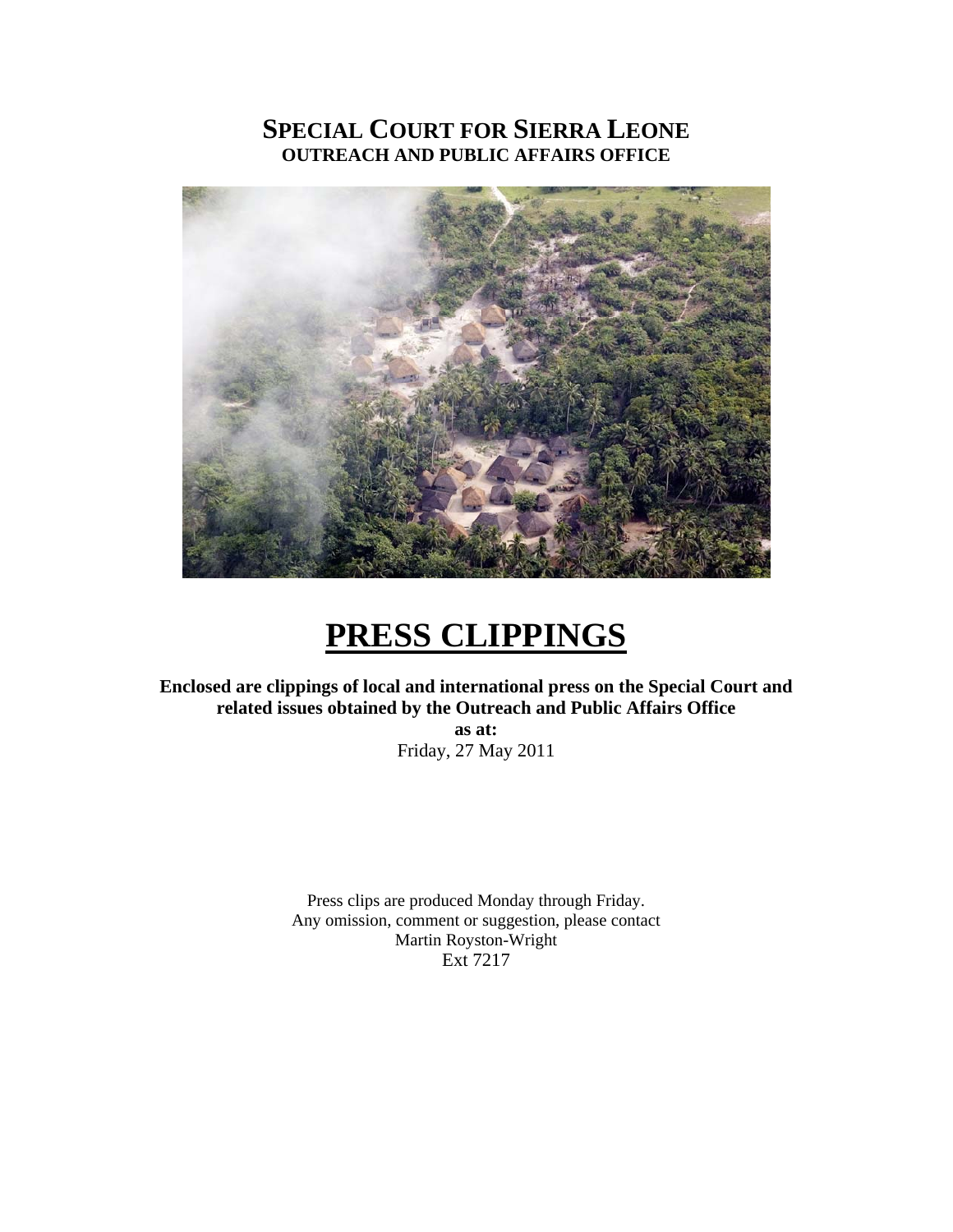| <b>Local News</b>                                                                           |             |
|---------------------------------------------------------------------------------------------|-------------|
| Special Court Trains Sierra Leone Police Prosecutors / African Champion                     | Page 3      |
| Notorious Warlord Arrested / Standard Times                                                 | Page 4      |
| <b>International News</b>                                                                   |             |
| Liberian Informant Receives Order to Leave Canada / The Star                                | Page 5      |
| The Mladic Arrest: Justice Finally Arrives / Aljazeera                                      | Pages 6-8   |
| Who gets Qaddafi's Cash? / The Christian Science Monitor                                    | Page 9      |
| The U.S. and the International Criminal Court: An unfinished debate / The Los Angeles Times | Pages 10-11 |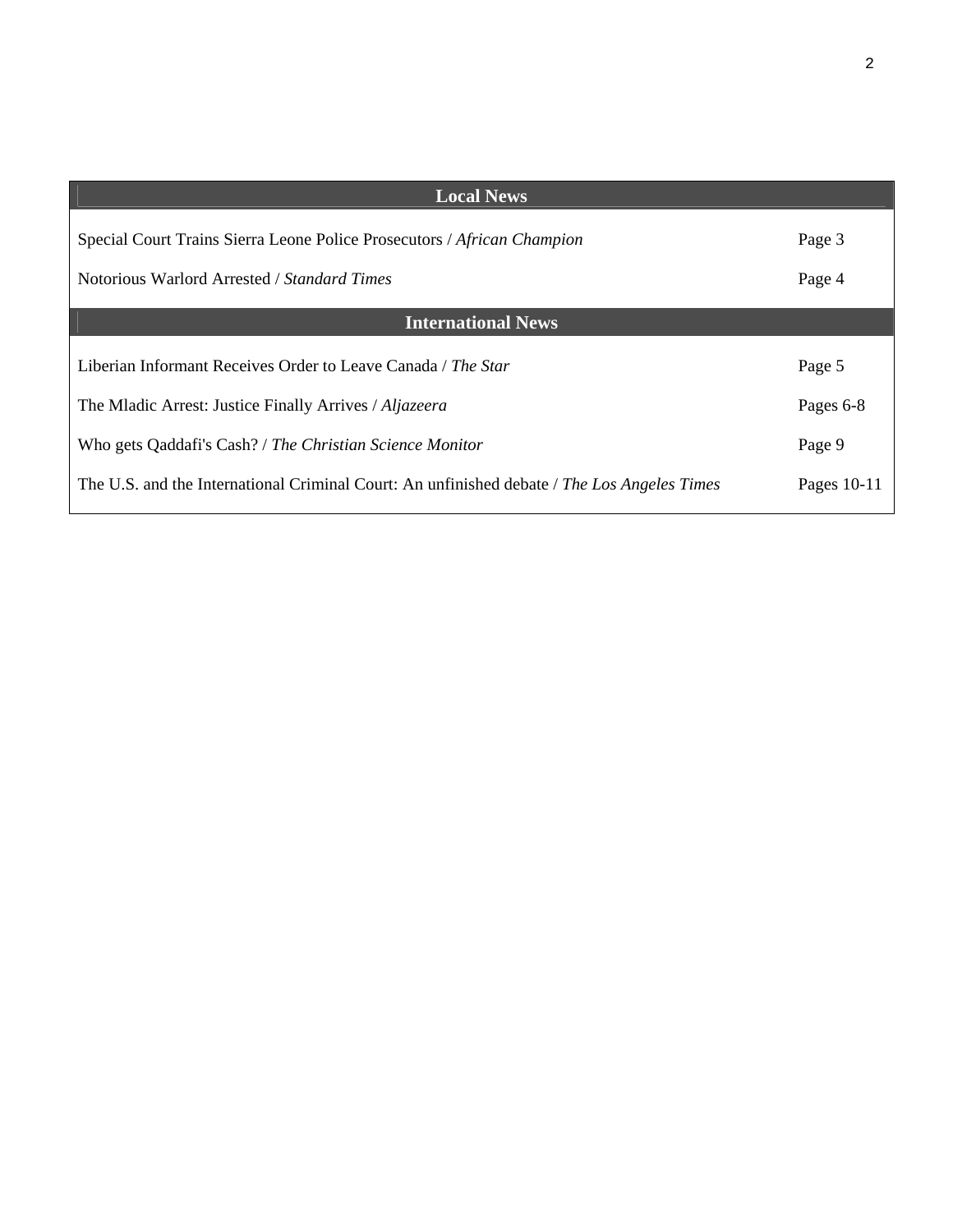## **Court trains Sierra Leone Police** Special Court Pros-

ecutors last week conducted intensive trainings in the theory and practice of police prosecution for 102 police prosecutors drawn from all regions of Sierra Leone. The trainings, which took place May 12-13 at the Police Training School at Hastings,

are part of the Office of who led the two-day the Prosecutor's ongo- training exercise, said ing contribution to the it "focused primarily wider legacy of the Spe- on the fundamentals cial Court for Sierra of police prosecution, Leone, and are meant to including the managecomplement national ef- ment of witnesses and forts to end impunity and to build a culture of der-based crime." respect for the rule of Mir. Bangura headed a law.

Mohamed A. Banguta, with members of the

victims, and also gen-

team of Special Court Senior Trial Attorney, staff, working closely Sierra Leon / "olice. Special Court Prosecutor, Ms. Brenda Hollis, in her statement at the official opening of the training thanked the Sierra Leone Police for their continuing cooperation with the Court in preparing and presenting the training.

Ms. Hollis noted that "a high percentage of

criminal cases in the cases in the Magis Magistrates' Court are trates' Court are tried handled by Sierra by police prosecutors, Leone Police Pros- but they often require ecutors," 'and ex- additional development of pressed hope that the basic legal skills in order training would assist to carry out their duty efthe prosecutors "to en-fectively. sure justice for the In 2009, the Office of the victims and rule of law Prosecutor launched a for the people of Si- series of similar trainings erra Leone." The bulk of criminal fill this needs gap.

for police prosecutors to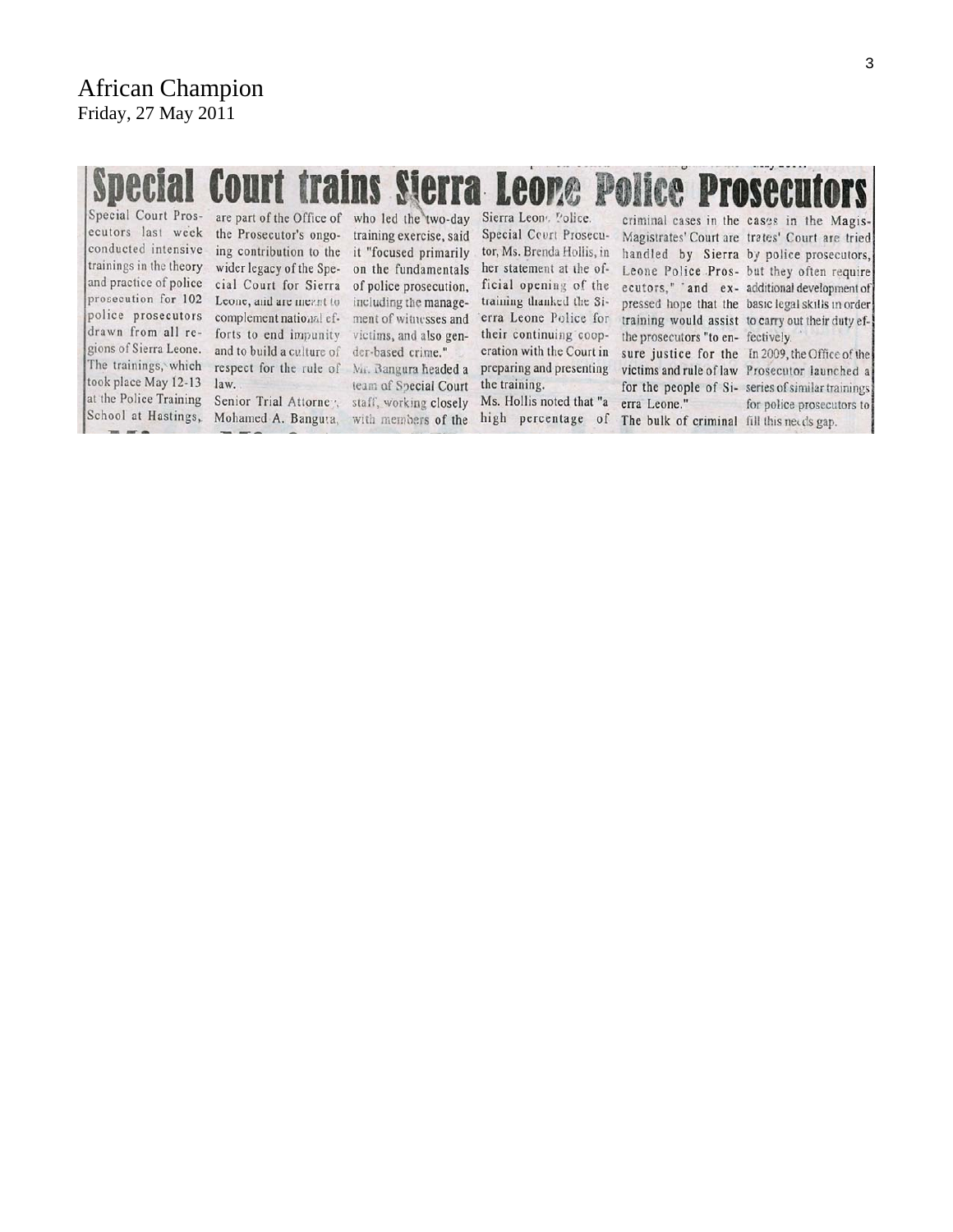#### **Standard Times** Friday, 27 May 2011



# NOTORIOUS WARLORD ARRESTE

Morto Miadic - accused of the genocide of<br>The brutish army general warlord Ratko<br>The brutish army general has been on the run<br>since 1995 after leading the Bosnian Serb army<br>during the Balkan Wars.<br>Madic is accused of war c

orchestrating the slaughter of thousands of Muslim men and boys in the Bosnian (own of Stebrenica.<br>
Stebrenica.<br>
The genocide - alleged to be attempted "ethinic cleansing" - was the worst European<br>
massace since World War

**Ratko Miladic stands accused of terrible**<br>crimes committed in Bosnia-Herzegovina and<br>it is right that he will now be brought to face<br>international justice.<br>"Today our thoughts are with the relatives of<br>those killed during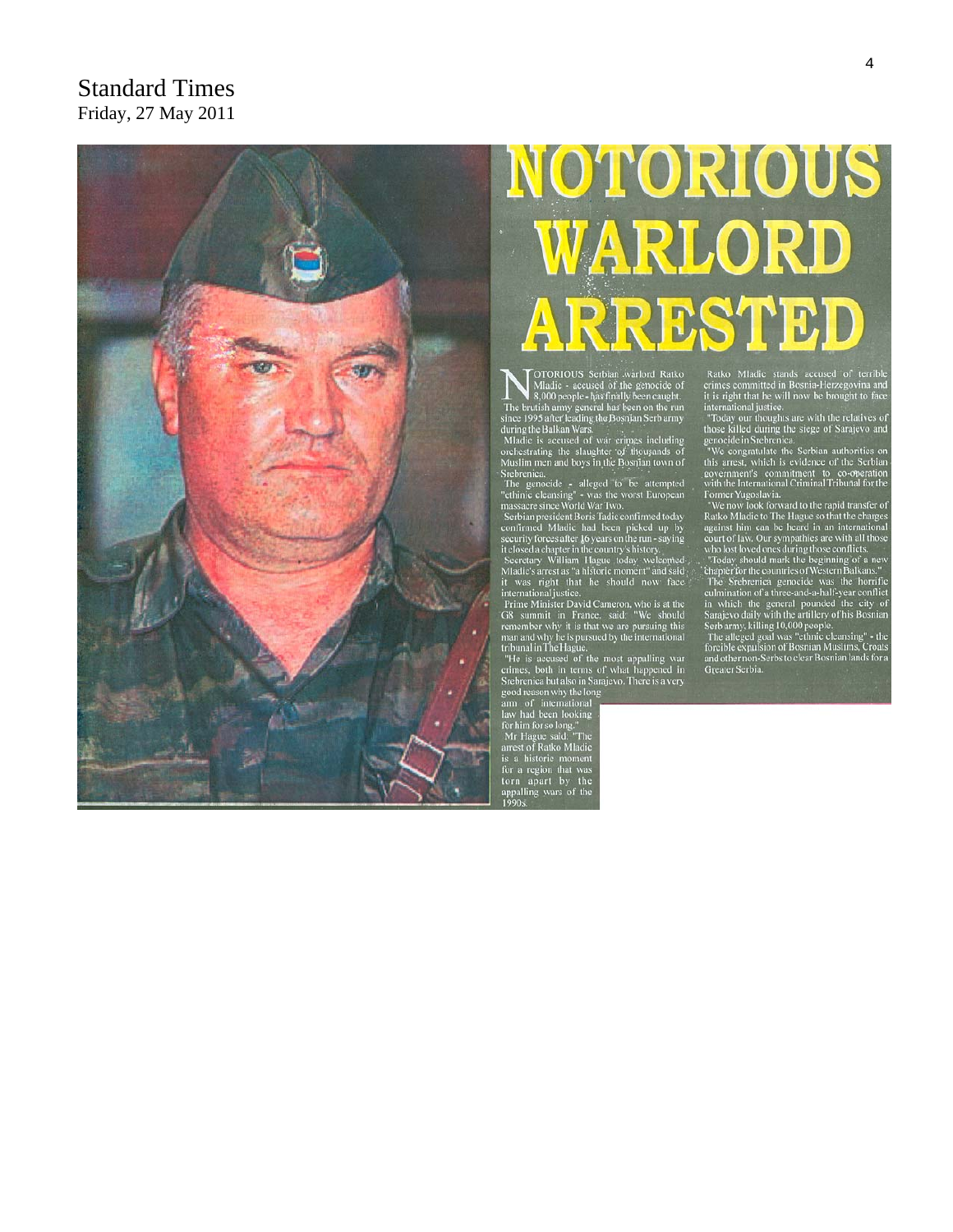The Star Friday, 27 May 2011

#### **Liberian informant receives order to leave Canada**

The man who helped build the case against former Liberian warlord Charles Taylor said his "spirit is broken" after receiving a removal order from the Canada Border Services Agency.

Cindor Reeves, Taylor's brother-in-law, was at the centre of Sierra Leone's blood diamond trade for four years. He was appalled at the conditions and gathered copies of documents for weapon purchases and diamond smuggling for the UN-backed Special Court for Sierra Leone.

Reeves fled Liberia and landed in Canada in 2006, making a refugee claim.

In January, his wife and children's refugee claims were accepted, but Reeves was turned down because he "aided and abetted" Taylor. Reeves said if he is deported to Liberia he'll be killed within hours

Reeves' appeal to the Federal Court of Canada was rejected. On Thursday, he received a removal order from the Canada Border Services Agency.

"I'm done fighting," he said from his wife's hair salon on Thursday. "If the opportunity came again I would do it again. Taylor is out of the way, there is relative peace. My fate in Liberia, I'm not concerned. One of the greatest things Canada did was let my wife and children stay."

The removal order states that Reeves must appear at an office near the airport on June 7 for an interview, bringing his expired passport, birth certificate, passport photos, OHIP card and other documentation.

Attendance at the meeting is mandatory and failure to show up could result in a Canada-wide warrant.

Reeves doesn't know if he will be deported on June 7. He said he might be detained until they can process his documents for his departure

"They don't have to worry. If they want me tomorrow, I will show up," he said.

Reeves said he was used to gather the documents against his brother-in-law. He does not regret being used, and is not angry about it.

"I'm not afraid," he said. "I will not hide. I can't belittle myself like this, I will leave from here with dignity. Whatever happens there, fine."

*With files from Raveena Aulakh*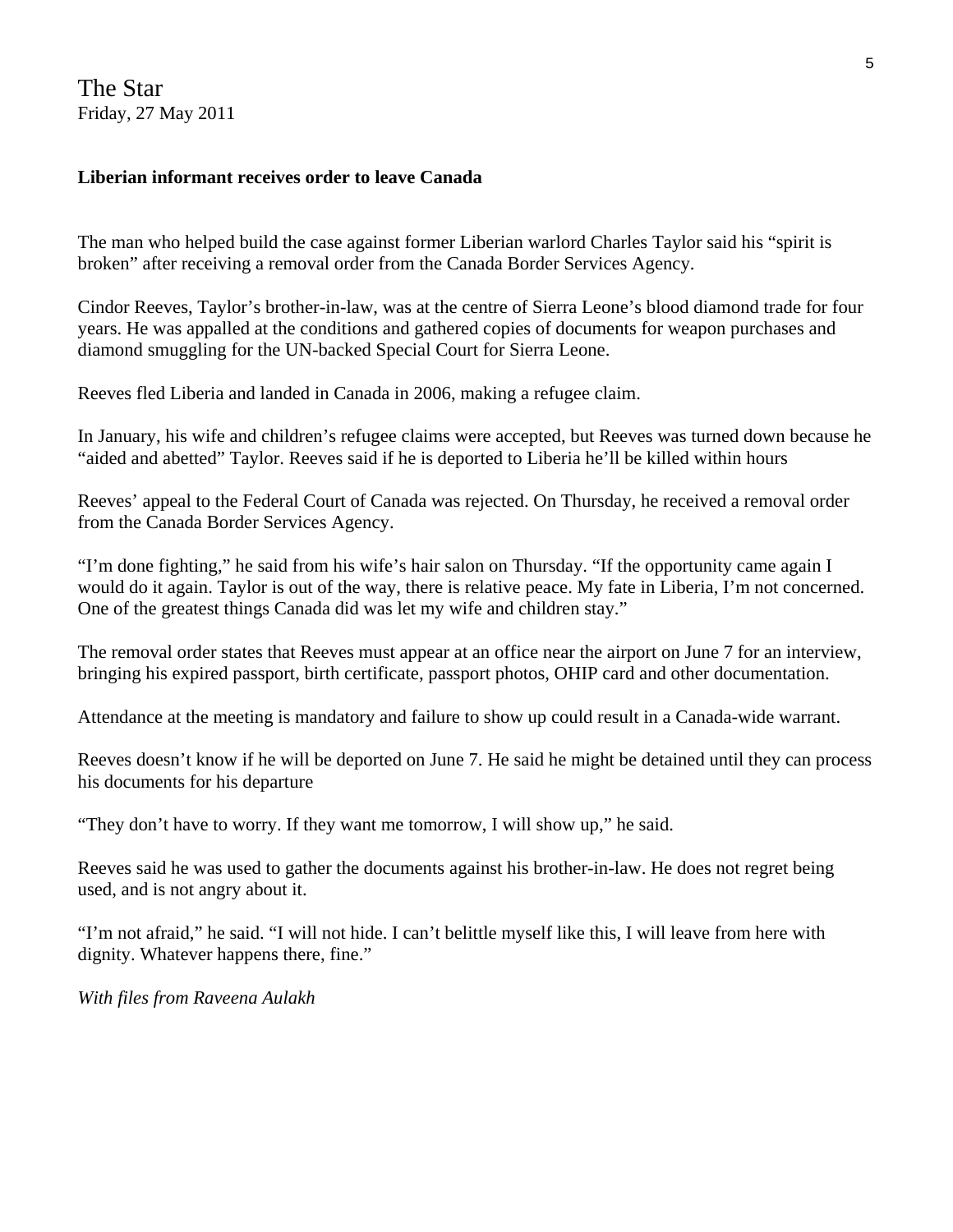#### Aljazeera Thursday, 26 May 2011

#### **The Mladic arrest: Justice finally arrives**

Capturing the former commander of the Bosnian Serb Army is a positive step towards ending impunity for genocide.



Mladic's forces killed an estimated 8,000 men and boys during the Srebrenica massacre in 199**5** 

Today's arrest of General Ratko Mladic, the former commander of the Bosnian Serb Army, marks the beginning of the end of a sixteen year-long effort to bring to justice the mastermind of the Srebrenica genocide.

The fact that his arrest was announced by Serbian President Boris Tadic, sitting in a presidential office once occupied by Slobodan Milosevic, demonstrates just how far the world – and Serbia - has progressed since the "Death of Yugoslavia" in the 1990's.

That's because sixteen years ago this summer, while Slobodan Milosevic, Tadic's predecessor in Belgrade, oversaw the "Death of Yugoslavia," thousands of Bosnian Muslim men and boys were being slaughtered in Europe at the hands of the Bosnian Serb Army. Some were killed opportunistically, but most were killed in a full-scale military operation: hands tied and blindfolded, they were lined up before freshly dug mass graves and shot in the back.

In other cases, rather than bussing them to mass grave locations, their captors chose to murder them where they were detained - slaughtering them by the hundreds at a warehouse and theater, by volleys of gunfire and rocket-propelled grenades. Later, earth-moving equipment would be used to remove the dead - and perhaps some living - and deposit them into other mass graves.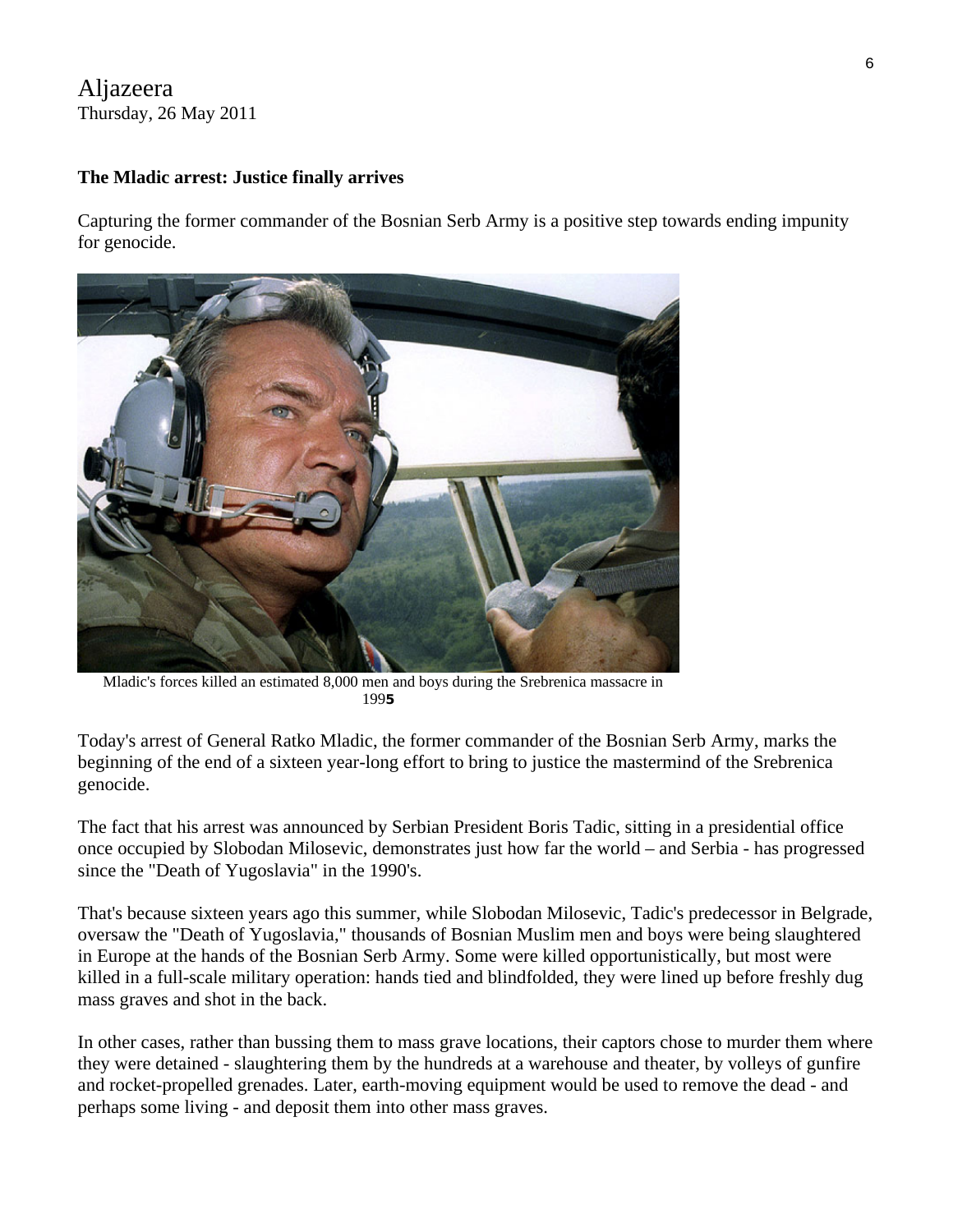#### **Genocide**

It is estimated that over 8,000 men and boys were executed after the July 11, 1995, fall of Srebrenica, Bosnia, to the Bosnian Serbs. Like many of recent history's slaughters, the international community was already present. A battalion of Dutch UN peacekeepers was responsible for protecting the first UNdeclared "safe area" in Srebrenica. As the Bosnian Serb Army advanced on the city, UN officials declined to allow NATO warplanes to intervene until it was too late. The Serbs took Srebrenica without a fight and thousands of Bosnian Muslims fled to what they thought was the protection of the UN base in Potocari.

Rather than offering a safe haven, the United Nations expelled fearful Muslims from their base and watched as another European genocide unfolded. In a scene evocative of Schindler's List-- a case of life imitating art, imitating life-- families were torn apart under the watchful eyes of the international community. Men and boys were separated from women and small children, never to be seen again.

I was one of the UN officials involved in the world's belated response to that massacre. For almost three years, I worked as a prosecution attorney at the UN war crimes tribunal in The Hague, where I helped investigate and prosecute the Srebrenica genocide. There, I met with survivors who had two hopes. The first was to be reunited with their loved ones – and the second – was to see criminal prosecutions of those responsible – including the prosecution of General Ratko Mladic.

Every year, members of the international community pause to remember the world's most recent genocides. And today, with Mladic's arrest, we are reminded of the biggest slaughter in Europe since World War II. Yet despite the memorials, memories and reminders, mass crimes are a reality in many parts of our world, including those on-going in Libya, Syria, Sudan, and Democratic Republic of Congo. And while dignitaries repeat their promises to "never forget," much of the world stands-by and watches as mass crimes continue to be perpetrated.

It was never supposed to be like that. In the wake of World War II, after six million Jews were slaughtered in the Holocaust, the world united to form the United Nations, an international institution that would serve to protect against the darkest sides of humanity. Raphael Lemkin, the Polish lawyer who coined the term "genocide," worked within this new institution to expose this kind of mass murder as the most heinous crime of crimes. In 1948, his efforts were rewarded when the UN General Assembly adopted the Convention on the Prevention and Punishment of the Crime of Genocide. Within a generation, however, after the self-congratulatory applause of international diplomats died down, much of the United Nations stood by and watched as the history of the Holocaust repeated itself--not just once, but twice--first in Rwanda and then, in Srebrenica.

#### **New massacres**

Sadly, the passage of time only seems to bring new slaughters in different corners of the word. The crimes in the Darfur region of Sudan have prompted world-wide outrage, and even an International Criminal Court (ICC) indictment of Sudanese President Omar Al-Bashir for genocide, but it has not prompted a halt to the suffering in Sudan. And while the ICC has announced an investigation into mass crimes in Libya, it has not ended bloodshed lead by Tripoli, or the corrupt rule of Colonel Muammar Gaddafi.

Indeed, justice is slow – and is often slower to stem on-going slaughters. But today we must pause to acknowledge that justice – while slow – does come.

The fact that the international community united to create a UN war crimes tribunal over a decade ago, set into motion a serious of actions that have helped bring about the arrest of one of the most powerful generals in modern European history. In a pre-Nurenberg world, this would have been unthinkable. But in a world that's now seen the arrest of Slobodan Milosevic, Charles Taylor, Saddam Hussein and others,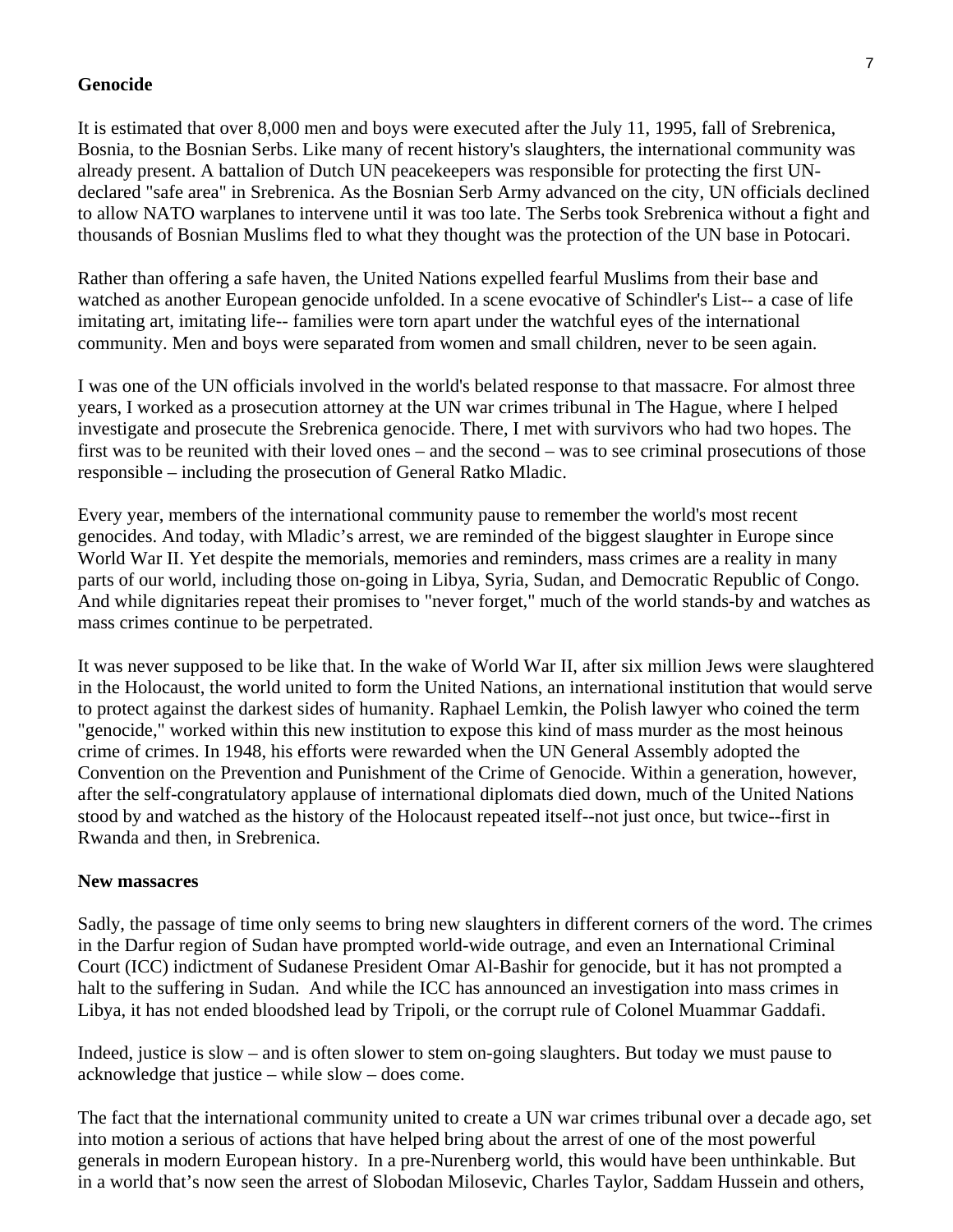the arrest of former strong men and mass murders are not just thinkable, but a reality. And with this reality comes a possible end to the impunity that has been, for far too long, associated with mass slaughters.

Like many historic actions, General Mladic's arrest is due to the efforts of a handful people who have not rested until justice was done. This extends from the prosecutors and investigators in The Hague that have built the criminal case against him, to the witnesses that have already risked their lives to testify to the Srebrenica genocide, to the intelligence agencies and governments who have been tracking him, to the American and European officials that have kept the pressure on – and of course – to those wise individuals that chose link possible Serbian accession into the European Union to Mladic's arrest. But the list does not stop there.

Just as it takes personal leadership to lead people to kill un-armed civilians – as Mladic did – it also take personal leadership and courage to lead people to capture the perpetrators of such crimes – and for people to testify to those crimes. And here lies the interesting twist. Just as the network that protected Mladic for all these years were likely Serbs, it is also likely that a small collection of couragous leaders that chose to give him up, were also Serbs.

We may never know just who was involved, but as we look south of the European continent, to Libya and Sudan – we can only hope that it will be fellow Libyans and Sudaneese who will have the personal leadership and courage to give up their mass murders. Justice may be slow, but it does come – and mass murders should take notice.

*Mark V. Vlasic, an adjunct professor of law at Georgetown University and senior fellow at Georgetown's Institute for Law, Science & Global Security, served on the Slobodan Milosevic and Srebrenica genocide prosecution trial teams at the UN war crimes tribunal, helped train the judges that tried Saddam Hussein, and worked with the President's Special Envoy to Sudan while serving as a White House Fellow and special assistant to Secretary of Defense Robert Gates. He is a partner at Ward & Ward PLLC, where he leads the firm's international practice and serves on the Charles Taylor/Liberia asset recovery team.*

*The views expressed in this article are the author's own and do not necessarily reflect Al Jazeera's editorial policy.*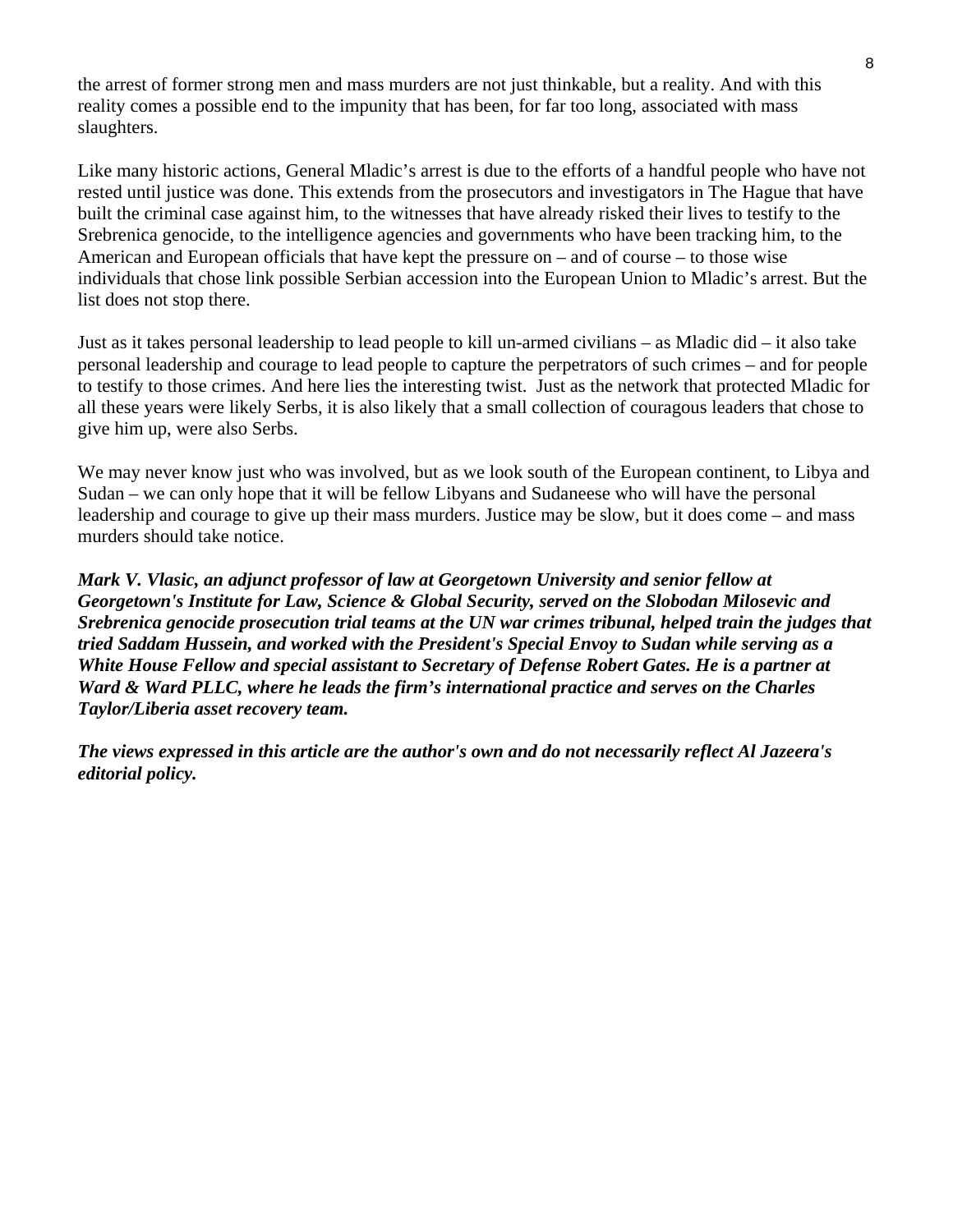#### The Christian Science Monitor Thursday, 26 May 2011

#### **Who gets Qaddafi's cash? African nations crushed by wars he funded want some.**

#### By [Paige McClanahan,](http://www.csmonitor.com/About/Contact-Us-Feedback) Correspondent

Libyan leader Muammar Qaddafi trained and funded men - like Charles Taylor - whose reigns of terror in Liberia and Sierra Leone led to the death of hundreds of thousands of West Africans.



I*n this April 11 file photo, Libyan leader Col. Muammar Qaddafi cheers from his car after meeting with a delegation from the African Union, who were in Libya to try to negotiate a truce between his forces and rebels seeking to oust him.* 

Western governments have seized more than \$30 billion of Col. [Muammar Qaddafi'](http://www.csmonitor.com/tags/topic/Moammar+Gadhafi)s assets since the [Libyan](http://www.csmonitor.com/tags/topic/Libya) leader launched the first attacks against his own citizens in February. [Secretary of State Hillary Clinton](http://www.csmonitor.com/tags/topic/Hillary+Clinton) said earlier this month that those funds should be used "to help the Libyan people," and [Sen. John Kerry \(D\)](http://www.csmonitor.com/tags/topic/John+Kerry) of [Massachusetts](http://www.csmonitor.com/tags/topic/Massachusetts) says he is already at work on the legislation that will make that happen.

But here in [West Africa](http://www.csmonitor.com/tags/topic/West+Africa) – where rebels who were trained, funded, and armed by Colonel Qaddafi terrorized citizens for much of the 1990s – some people are saying that a chunk of that money should be set aside for them.

#### **[Think you know Africa? Take our geography quiz.](http://www.csmonitor.com/World/Africa/2011/0127/Think-you-know-Africa-Take-our-geography-quiz/Question-1)**

"Over a million [Sierra Leoneans](http://www.csmonitor.com/tags/topic/Sierra+Leone) and [Liberians](http://www.csmonitor.com/tags/topic/Liberia) were killed as a result of the Qaddafi-induced war," [wrote](http://www.newstimeafrica.com/archives/20225)  [Kofi Akosah-Sarpong,](http://www.newstimeafrica.com/archives/20225) an editor at the [London-](http://www.csmonitor.com/tags/topic/London+%28England%29)based Newstime Africa daily's website earlier this week. "Now is the time for them to get their compensations direct from Qaddafi's looted billions."

#### **Qaddafi's role in Liberia and Sierra Leone**

Qaddafi's ties to the region date back to the 1980s, when he was looking to spread his influence across Africa and break off the continent's ties to the West. He was rumored to have been incensed by Liberia's cozy relationship with the [Reagan administration](http://www.csmonitor.com/tags/topic/Ronald+Reagan) under [Samuel Doe,](http://www.csmonitor.com/tags/topic/Samuel+Doe) and by the Western-friendly stance of Sierra Leone's then-president Joseph Momoh.

So the Libyan leader invited some young, radical-thinking West Africans to visit his ["World Revolutionary](http://www.csmonitor.com/tags/topic/World+Revolutionary+Center)  [Center](http://www.csmonitor.com/tags/topic/World+Revolutionary+Center)," a training camp outside the eastern Libyan city of [Benghazi](http://www.csmonitor.com/tags/topic/Benghazi) that the historian [Stephen Ellis](http://www.csmonitor.com/tags/topic/Stephen+Ellis) has called the "[Harvard](http://www.csmonitor.com/tags/topic/Harvard+University) and [Yale](http://www.csmonitor.com/tags/topic/Yale+University) of a whole generation of African revolutionaries." There they learned how to deploy weapons and gather intelligence, and they were immersed in anti-Western ideology.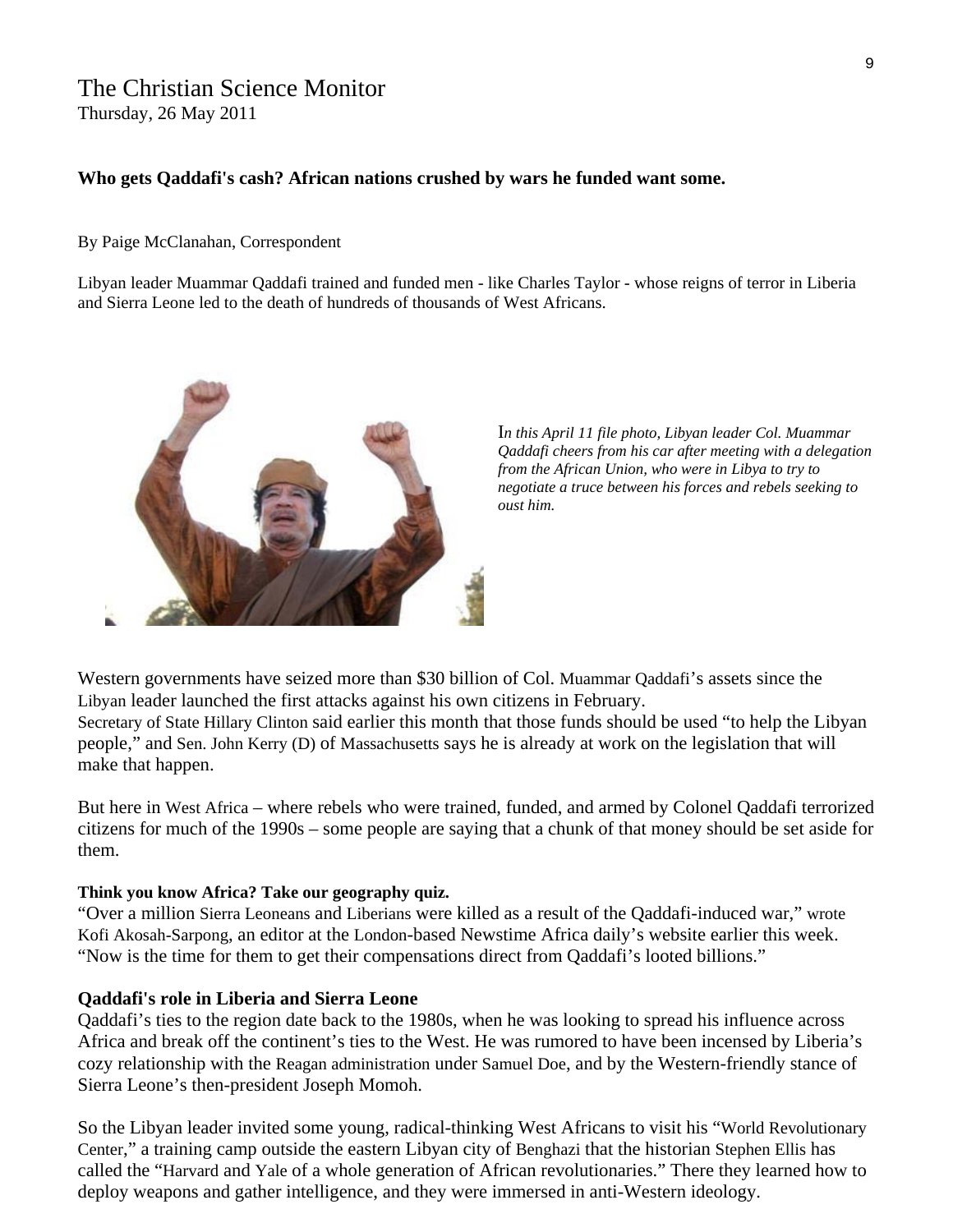#### The Los Angeles Times Thursday, 26 May 2011

#### **The U.S. and the International Criminal Court: An unfinished debate**

#### By Butch Bracknell

The United States must revisit its lack of membership in the International Criminal Court. The failure to join is inconsistent with current U.S. national policy.

I recently returned from a week in Iraq, where I trained an elite security force unit on human rights and the law of combat operations. Discussions regarding the responsibility of commanders for the acts of their forces migrated to the issue of the United Nations' International Criminal Court. One Iraqi officer asked me, "If the United States believes in accountability over impunity, why are you not a party to the International Criminal Court?" I did not have a satisfactory answer.

The answer for public consumption is that U.S. accession to the Rome Statute, which established the International Criminal Court, is not an imminent issue because U.S. processes for achieving accountability function well: The military and civilian courts are open, the government already is bringing cases to court where the evidence warrants, and convictions are occurring on a sufficiently regular basis. The subtext is that the Obama administration has to prioritize where to spend political capital and carefully select its fights. Nonetheless, as a nation, we need to revive the debate over joining the ICC.

The National Security Strategy and other key U.S. foreign affairs and security policy documents stress the merits of multilateralism, international partnership and working through institutions to achieve desirable foreign policy outcomes. American failure to join the ICC is a holdover from unilateralist ideologues in the George W. Bush administration. This failure is inconsistent with current U.S. national policy, which touts the ICC as a viable and appropriate forum for filing charges against Sudan's Omar Hassan Ahmed Bashir and his Darfur co-conspirators; Kenyan Deputy Prime Minister Uhuru Kenyatta; Lord's Resistance Army chairman Joseph Kony in Uganda; Libyan regime leaders, including Moammar Kadafi, his son Saif Islam and his intelligence chief; and other corrupt strongmen who misuse governmental power for personal and political advantage.

Signing and ratifying the statute before the 2012 election would permit the Obama administration to act on its stated intentions to use multilateralism and international institutions as proxies for costly and treacherous U.S. unilateralism. Acceding to the Rome Statute would demonstrate leadership to our allies and set a strategic tone of multilateralism at low political cost and risk.

Though the U.S. signed the treaty in 2000 to preserve the ability to shape the statute's evolution, both the Clinton and Bush administrations publicly opposed ratifying the ICC on the grounds that the Rome Statute compromises national sovereignty. Its critics contend the court could subject U.S. troops and officials to the jurisdiction of a politically motivated prosecutor, who would use the court's jurisdiction over an American service member or public official to make a political point against the United States.

The Bush administration and, later, Congress conditioned certain military cooperation and aid on the execution of agreements that bound the partner states not to surrender U.S. personnel to the jurisdiction of the ICC. Strong-arming allies desperate for U.S. cooperation placed narrow and shallow U.S. interests over real partnership, which is more valuable to long-term American interests. That stance against the court's jurisdiction was really a proxy statement for U.S. unilateralism — strategic messaging that the U.S. would not yield even a small amount of U.S. sovereignty to multilateral institutions or processes, even where the tradeoff could be substantially positive.